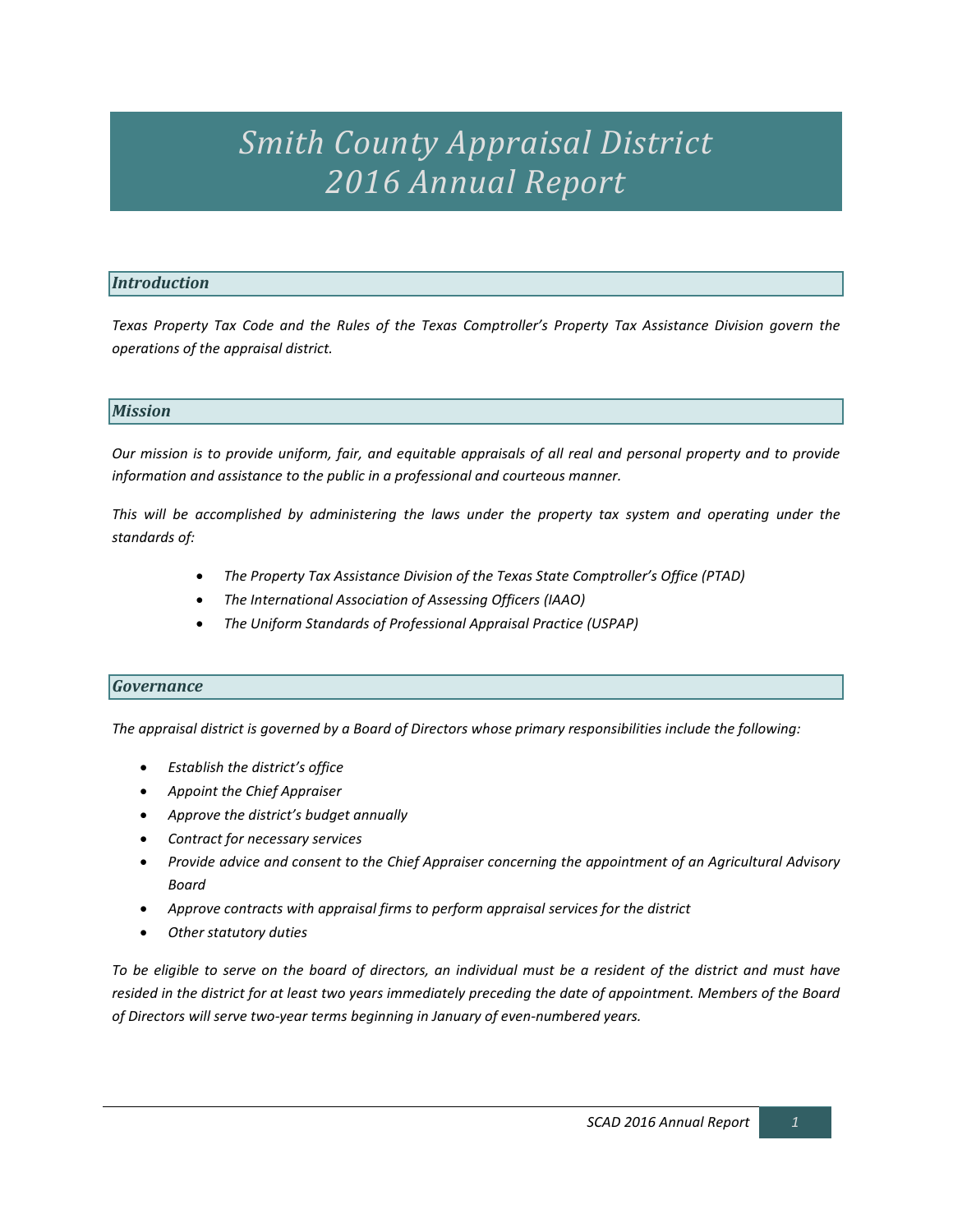*The Chief Appraiser is the chief administrator of the appraisal district and is appointed by the board of directors. The Chief Appraiser must be certified (or actively working toward certification) as a Registered Professional Appraiser (RPA) through the Texas Department of Licensing and Regulation.*

*Appraisal Review Board members are appointed by the local administrative district judge of Smith County. To serve on the ARB, an individual must be a resident of the district and must have resided in the district for at least two years. The Smith County Appraisal Review Board (ARB) is responsible by statute for the hearing and determination of taxpayer protests and taxing entity challenges.* 

*Agricultural Advisory Board members are appointed by the Board of Directors at the recommendation of the Chief Appraiser to aid the district in determining typical practices and standards for agricultural activities in the district.* 

### *Taxing Jurisdictions*

*The Smith County Appraisal District is responsible for appraising all properties for each of the taxing jurisdictions within Smith County.* 

- *Smith County*
- *City of Arp*
- *City of Bullard*
- *City of Lindale*
- *City of Overton*
- *City of Troup*
- *City of Tyler*
- *City of Whitehouse*
- *City of Winona*
- *Arp ISD*
- *Bullard ISD*
- *Chapel Hill ISD*
- *Gladewater ISD*
- *Lindale ISD*
- *Troup ISD*
- *Tyler ISD*
- *Van ISD*
- *Whitehouse ISD*
- *Winona ISD*
- *Kilgore College*
- *Tyler Junior College*
- *Smith County Emergency Services District #1*
- *Smith County Emergency Services District #2*
- *Smith County MUD #1*

# *Legislative Changes*

*Smith County Appraisal District reviews all legislation that may affect the appraisal district's operations. Once laws are passed, SCAD responds in a timely manner updating records, forms and/or procedures.*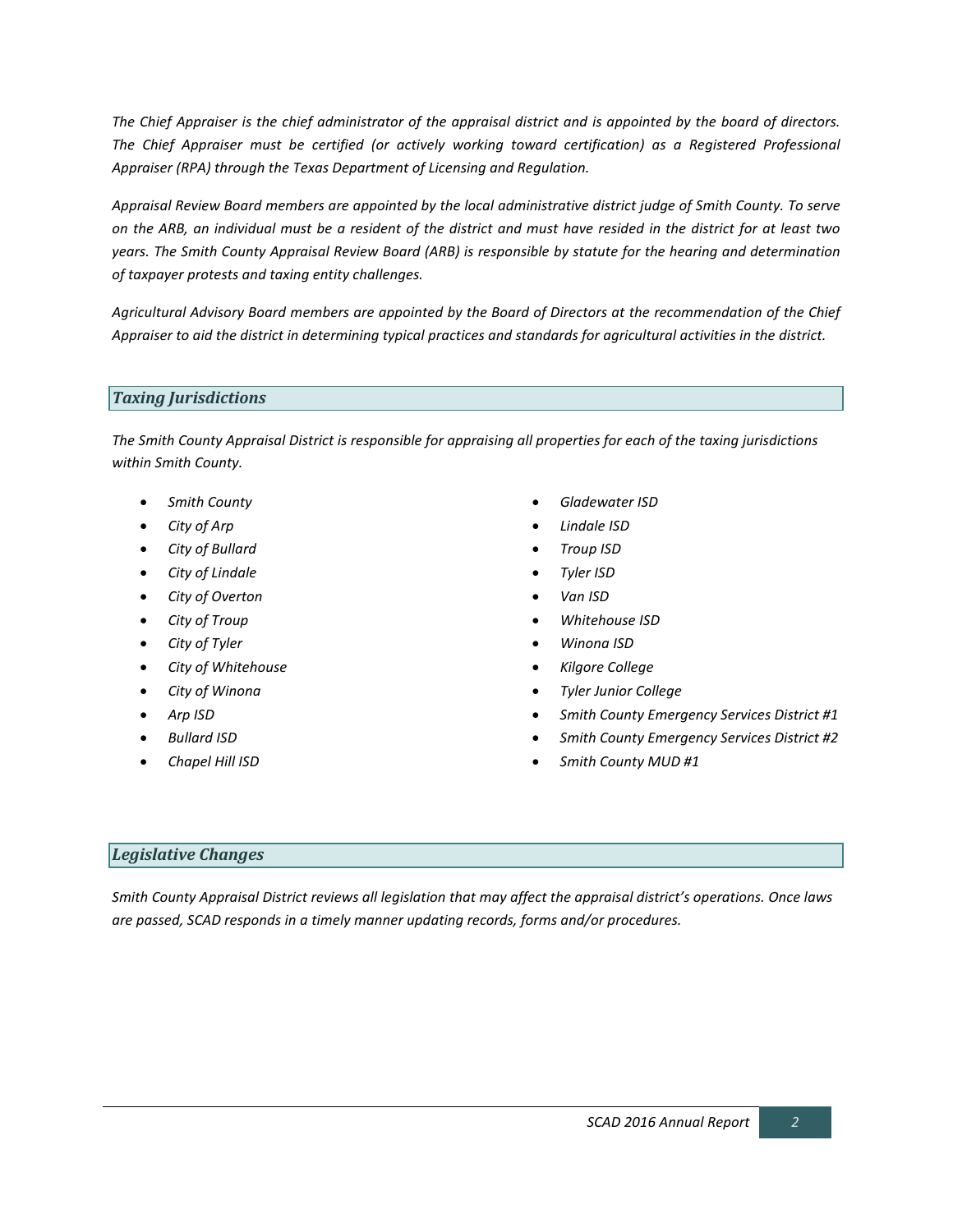# *Property Types Appraised*

*The following represents a summary of property types appraised by the district for 2016:*

| <b>PTAD</b>            |                                     |                     |                     |
|------------------------|-------------------------------------|---------------------|---------------------|
| <b>Classifications</b> | <b>Property Type</b>                | <b>Parcel Count</b> | <b>Market Value</b> |
| А                      | <b>Single Family Homes</b>          | 62,977              | \$8,681,489,488     |
| B                      | <b>Multi Family Homes</b>           | 2,167               | \$719,802,667       |
| $\mathcal{C}_{0}^{2}$  | Vacant Land (< 5 acres)             | 18,812              | \$344,830,133       |
| D1 & D2                | Vacant Land (>5 acres)              | 15,254              | \$1,833,612,767     |
| Ε                      | Farm/Ranch Improvements             | 12,040              | \$1,250,657,098     |
| F1                     | <b>Commercial Real Property</b>     | 5,233               | \$2,638,676,404     |
| F <sub>2</sub>         | <b>Industrial Real Property</b>     | 106                 | \$339,082,642       |
| G                      | Oil/Gas/Minerals                    | 33,013              | \$177,884,912       |
| J                      | <b>Utilities</b>                    | 849                 | \$428,061,890       |
| L1                     | <b>Commercial Personal Property</b> | 7160                | \$1,161,921,155     |
| L2                     | <b>Industrial Personal Property</b> | 165                 | \$561,433,952       |
| M1                     | <b>Manufactured Homes</b>           | 4,190               | \$84,854,130        |
| O                      | Inventory                           | 5,222               | \$38,330,114        |
| S                      | <b>Dealer's Special Inventory</b>   | 211                 | \$78,826,633        |
| X                      | <b>Exempt Property</b>              | 3,156               | \$2,157,611,427     |

*\* 7/15/16 certified values*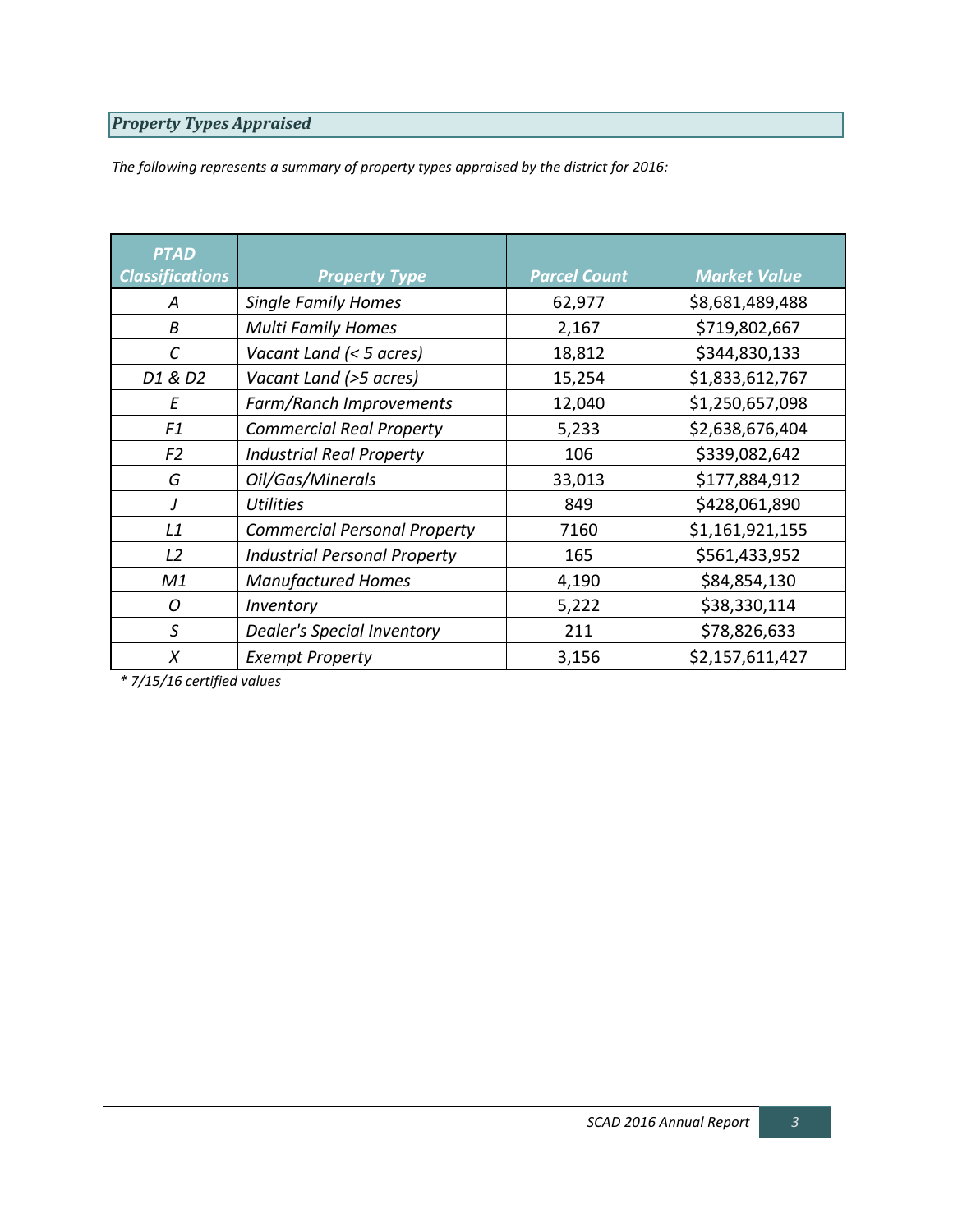# *Appraisal Operation Summary*

*The district conducted a ratio study to validate the accuracy of its mass appraisal system with the following overall statistical results:*

| <b>2016 Ratio Study Results</b> |                |             |               |                 |            |            |  |  |  |  |
|---------------------------------|----------------|-------------|---------------|-----------------|------------|------------|--|--|--|--|
| <b>ISD</b>                      | <b>COUNT</b>   | <b>MEAN</b> | <b>MEDIAN</b> | <b>WT. MEAN</b> | <b>PRD</b> | <b>COD</b> |  |  |  |  |
| AR                              | 46             | 1.01        | 1.00          | 1.01            | 1.000      | 5.26       |  |  |  |  |
| <b>BU</b>                       | 218            | 1.01        | 1.00          | 1.00            | 1.011      | 6.45       |  |  |  |  |
| <b>CH</b>                       | 176            | 0.98        | 0.99          | 0.98            | 0.994      | 7.61       |  |  |  |  |
| GL                              | $\overline{7}$ | 0.90        | 0.93          | 0.87            | 1.032      | 12.93      |  |  |  |  |
| $\mathsf{L}\mathsf{L}$          | 426            | 0.99        | 1.00          | 0.99            | 1.009      | 7.73       |  |  |  |  |
| TR                              | 27             | 1.03        | 1.01          | 1.02            | 1.008      | 10.87      |  |  |  |  |
| <b>TY</b>                       | 1732           | 0.99        | 1.00          | 0.99            | 1.004      | 7.69       |  |  |  |  |
| VA                              | 12             | 1.04        | 1.01          | 1.03            | 1.009      | 5.14       |  |  |  |  |
| WH                              | 469            | 1.00        | 1.00          | 1.00            | 1.002      | 5.46       |  |  |  |  |
| WI                              | 34             | 0.97        | 0.96          | 0.94            | 1.028      | 10.25      |  |  |  |  |
| <b>Overall</b>                  | 3147           | 0.99        | 1.00          | 0.99            | 1.004      | 7.300      |  |  |  |  |

\*Outliers trimmed using the inner quartile range x2.5

*Based upon the Mass Appraisal Standards adopted by the International Association of Assessing Officers, the above statistics indicate the district's mass appraisal system is accurately and uniformly appraising property.*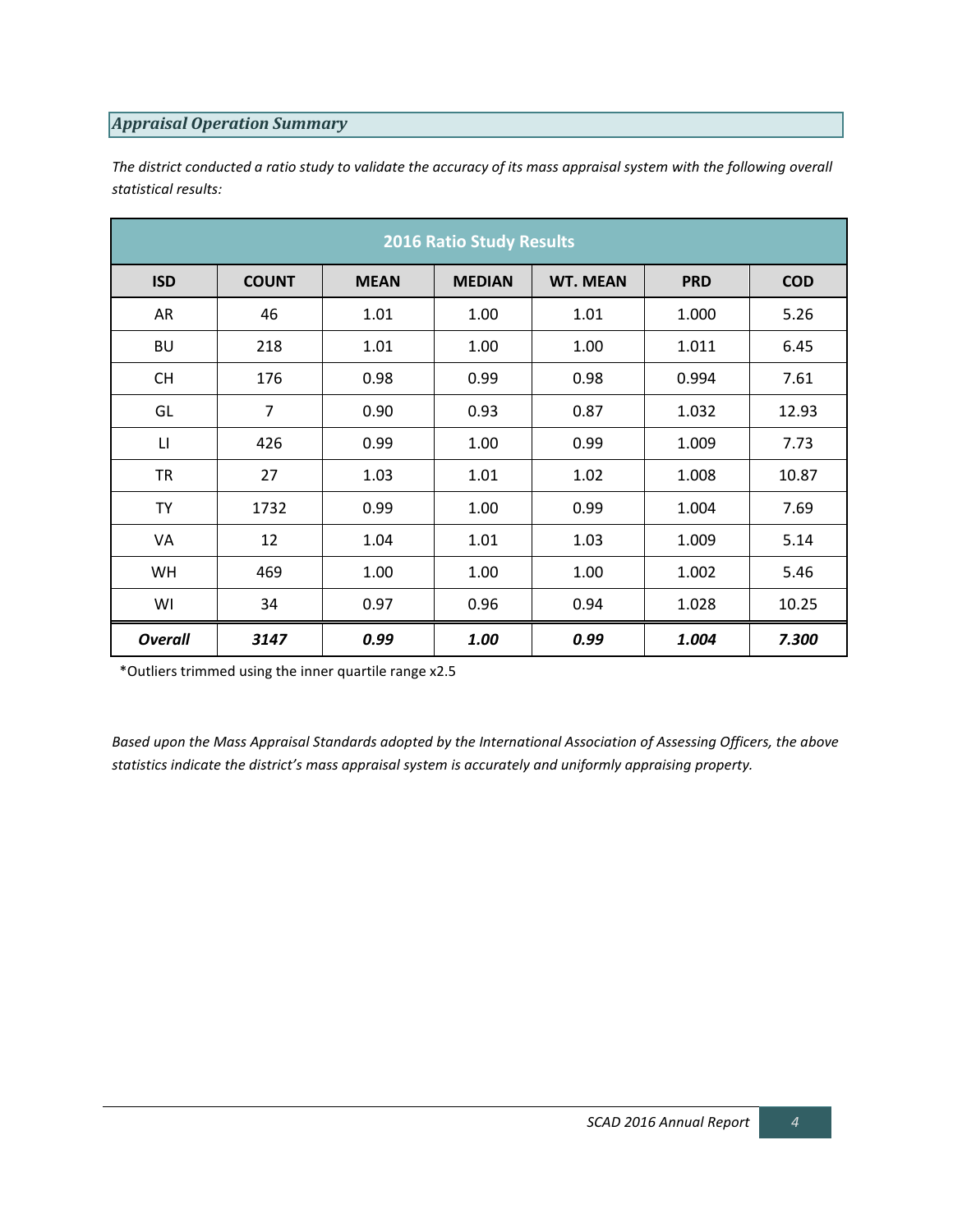# *Property Discovery*

- *Visual field inspections*
- *Aerial photography*
- *Homestead/Agricultural applications*
- *City building permits*
- *Direct notification from property owners*
- *Local real estate professionals*
- *Contractors, developers and sales professionals of new subdivisions*
- *Recorded instruments from courthouse and other local government*
- *Building plans*
- *Utility companies*
- *Mechanic's liens, Deeds of Trust and Legal News*
- *Texas Department of Housing & Community Affairs reports (Manufactured Homes)*
- *TXDOT moving permits for Manufactured Homes*
- *Sales questionnaires and Fee Appraisals*
- *Newspapers, Sales Brochures and Magazines*
- *Telephone directories*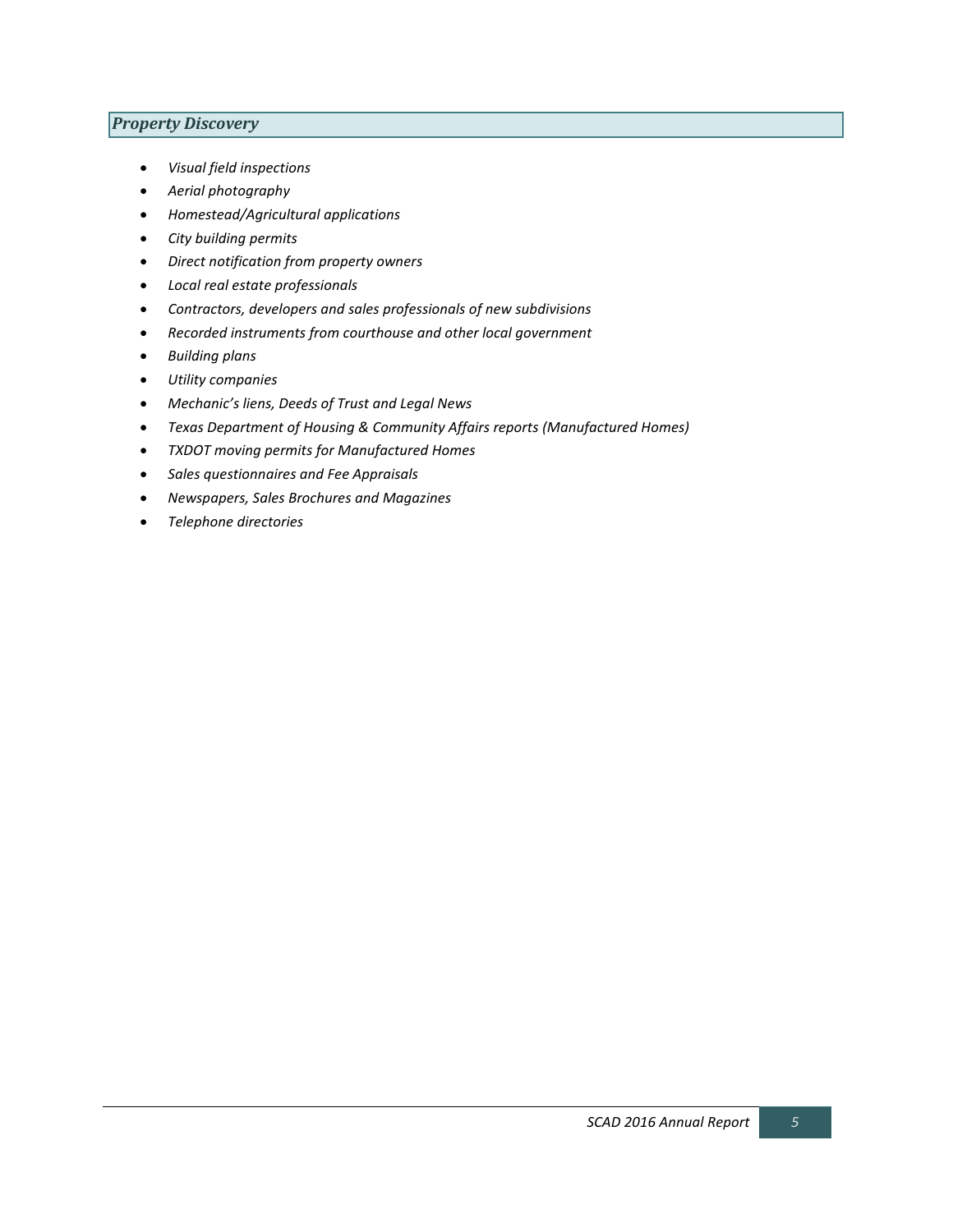### *Exemption Data*

*Property owners may qualify for a variety of exemptions as provided by the Texas Constitution. Some of the most commonly occurring exemptions are described below. Other less commonly occurring exemptions are available and described in the Texas Property Tax Code, Chapter 11.*

# *Residential Homestead*

*The following chart represents the partial exemption amounts available to homeowners who qualify for this exemption on home sites with a maximum of 20 acres:*

| <b>Jurisdiction</b>         | <b>Percent</b>                     | General                       | Over <sub>65</sub> | <b>Disability</b> | 100% Disabled<br>Veteran |
|-----------------------------|------------------------------------|-------------------------------|--------------------|-------------------|--------------------------|
| County                      |                                    |                               |                    |                   |                          |
| Smith County                |                                    | None                          | \$25,000           | None              | 100%                     |
| City                        |                                    |                               |                    |                   |                          |
| Arp                         |                                    | None                          | \$3,000            | None              | 100%                     |
| <b>Bullard</b>              |                                    | None                          | \$3,000            | None              | 100%                     |
| Lindale                     |                                    | None                          | \$3,500            | None              | 100%                     |
| Overton                     |                                    | None                          | \$6,000            | None              | 100%                     |
| Troup                       |                                    | None                          | \$5,000            | None              | 100%                     |
| Tyler                       |                                    | 10% or no less<br>than \$5000 | \$6,000            | None              | 100%                     |
| Whitehouse                  |                                    | None                          | \$3,000            | None              | 100%                     |
| Winona                      |                                    | None                          | None               | None              | 100%                     |
| <b>Schools</b>              |                                    |                               |                    |                   |                          |
| Arp                         | 20% or no less than<br>\$5000 plus | \$25,000                      | \$10,000           | \$10,000          | 100%                     |
| <b>Bullard</b>              |                                    | \$25,000                      | \$10,000           | \$10,000          | 100%                     |
| Chapel Hill                 |                                    | \$25,000                      | \$10,000           | \$10,000          | 100%                     |
| Gladewater                  | 20% or no less than<br>\$5000 plus | \$25,000                      | \$16,000           | \$10,000          | 100%                     |
| Lindale                     |                                    | \$25,000                      | \$10,000           | \$10,000          | 100%                     |
| Troup                       |                                    | \$25,000                      | \$15,000           | \$10,000          | 100%                     |
| Tyler                       |                                    | \$25,000                      | \$10,000           | \$10,000          | 100%                     |
| Van                         | 20% or no less than<br>\$5000 plus | \$25,000                      | \$10,000           | \$10,000          | 100%                     |
| Whitehouse                  |                                    | \$25,000                      | \$10,000           | \$10,000          | 100%                     |
| Winona                      |                                    | \$25,000                      | \$10,000           | \$10,000          | 100%                     |
| <b>College Districts</b>    |                                    |                               |                    |                   |                          |
| Kilgore College             |                                    | None                          | \$30,000           | None              | 100%                     |
| <b>Tyler Junior College</b> |                                    | None                          | \$20,000           | \$10,000          | 100%                     |
| <b>Other Districts</b>      |                                    |                               |                    |                   |                          |
| Smith County MUD #1         |                                    | None                          | \$5,000            | None              | 100%                     |
| SCESD #1                    |                                    | None                          | None               | None              | 100%                     |
| SCESD <sub>#2</sub>         |                                    | None                          | None               | None              | 100%                     |

*SCAD 2016 Annual Report 6*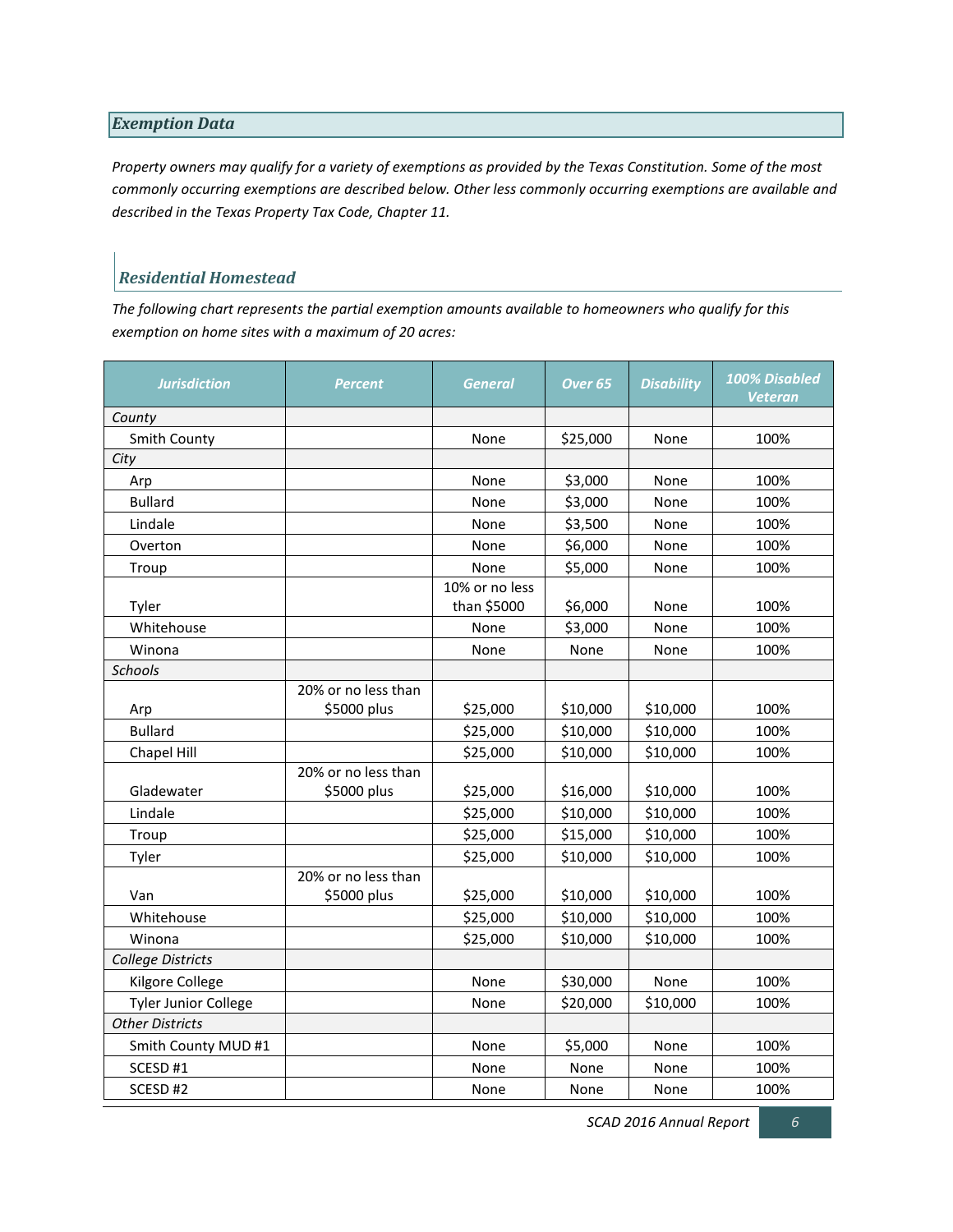*For school tax purposes, the over 65 and disability residential homestead exemptions create a tax ceiling.*

*Properties receiving a general homestead exemption may qualify for a limited appraised value. The limited appraised value will not exceed 110% of the prior year's appraised value. However, the market value may still be reflective of the local real estate market.*

# *Disabled Veterans*

*In addition to the residential homestead exemption allowable to disabled veterans with a 100% service connected disability, disabled veterans are allowed a general exemption on any property they own based upon the percentage rating as determined by the Department of Veterans Affairs. Current exemption amounts, as based upon these ratings are as follows:*

| <b>Percentage Disability</b> | <b>Exemption Amount</b> |
|------------------------------|-------------------------|
|                              |                         |
| 10-29%                       | \$5000                  |
| 30-49%                       | \$7500                  |
| 50-69%                       | \$10,000                |
| 70-100%                      | \$12,000                |
|                              |                         |

*The surviving spouse and minor children of a member of the armed services who dies while on active duty will receive a \$5000 exemption.*

# *Other Exemptions*

*Other commonly occurring exemptions are:*

- *Cemetery Exemptions*
- *Religious Organizations*
- *Charitable Organizations*
- *Veteran's Organization*

*Other less frequently occurring exemptions are allowable and described in Chapter 11, Property Tax Code.*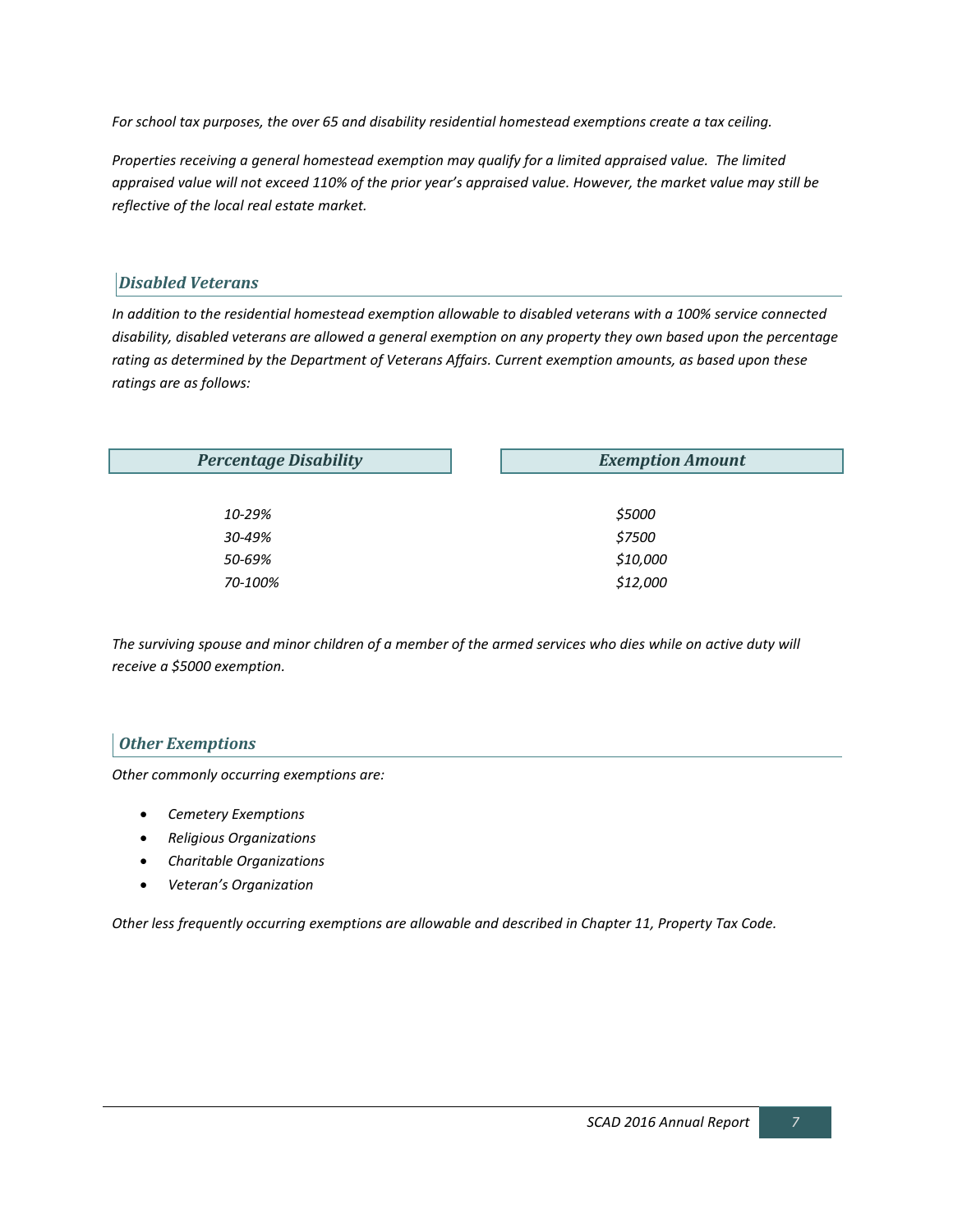**Partial Exemption Values** *Partial Exemption Values Partial Exemption Values based on properties in Smith County* 

| <b>Jurisdiction</b> | <b>Homestead</b> | <b>Mandate</b><br>Over-65 | <b>Local</b><br>Over-65           | <b>Disabled</b>  | Real<br><b>Veterans</b>         | <b>Veterans</b><br><b>Personal</b> | <b>Opt. Percent</b><br><b>Homestead</b> |
|---------------------|------------------|---------------------------|-----------------------------------|------------------|---------------------------------|------------------------------------|-----------------------------------------|
| County              |                  |                           |                                   |                  |                                 |                                    |                                         |
| Smith County        | $\mathbf 0$      | $\mathbf 0$               | \$443,859,481<br>$count = 18,294$ | $\pmb{0}$        | \$14,006,529<br>$count = 1,417$ | \$11,871<br>$count = 2$            | $\pmb{0}$                               |
| City                |                  |                           |                                   |                  |                                 |                                    |                                         |
| Arp                 | $\mathbf 0$      | $\mathbf 0$               | \$285,000<br>$count = 97$         | $\boldsymbol{0}$ | \$111,720<br>$count = 11$       | 0                                  | $\mathbf 0$                             |
| <b>Bullard</b>      | $\boldsymbol{0}$ | $\mathbf 0$               | \$468,000<br>$count = 157$        | $\pmb{0}$        | \$178,000<br>$count = 19$       | 0                                  | $\pmb{0}$                               |
| Lindale             | $\mathbf 0$      | $\mathbf 0$               | \$1,301,405<br>$count = 374$      | $\pmb{0}$        | \$331,500<br>$count = 34$       | $\overline{0}$                     | $\mathbf 0$                             |
| Overton             | $\boldsymbol{0}$ | $\mathbf 0$               | \$102,000<br>$count = 17$         | $\pmb{0}$        | 0                               | 0                                  | $\pmb{0}$                               |
| Troup               | $\mathbf 0$      | $\mathbf 0$               | \$641,499<br>$count = 133$        | $\pmb{0}$        | \$153,300<br>$count = 15$       | 0                                  | $\pmb{0}$                               |
| Tyler               | $\mathbf 0$      | $\pmb{0}$                 | \$45,058,558<br>$count = 7,565$   | $\pmb{0}$        | \$4,840,525<br>$count = 474$    | \$3,871<br>$count = 1$             | \$324,608,376<br>$count = 18,338$       |
| Whitehouse          | $\mathbf 0$      | $\mathbf 0$               | \$1,311,000<br>$count = 441$      | $\pmb{0}$        | \$543,360<br>$count = 54$       | 0                                  | $\mathbf 0$                             |
| Winona              | $\mathbf 0$      | $\mathbf 0$               | $\mathbf 0$                       | $\pmb{0}$        | \$19,500<br>$count = 2$         | $\mathbf 0$                        | $\pmb{0}$                               |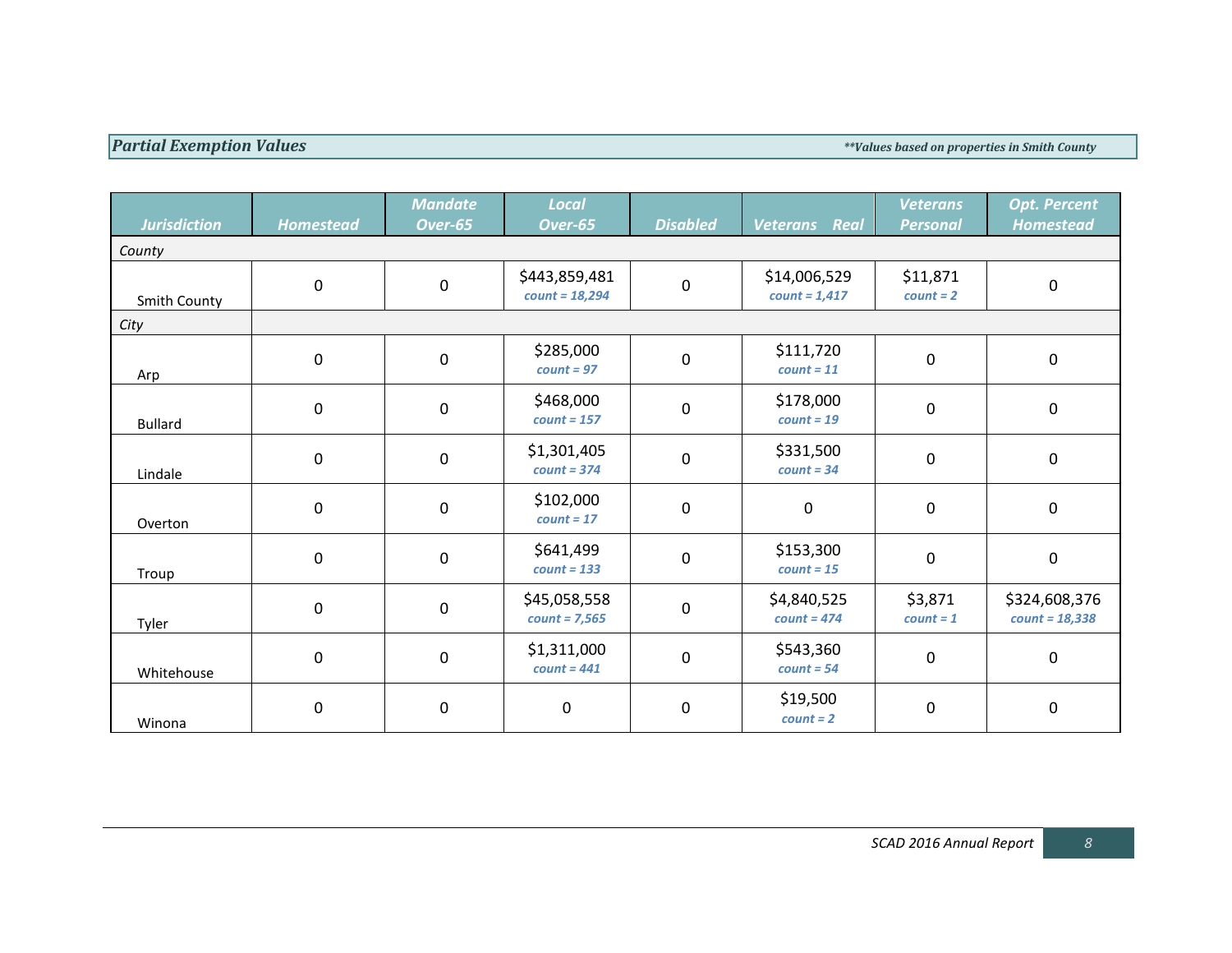# **Partial Exemption Values, cont.**  $\blacksquare$

| <b>Jurisdiction</b> | <b>Homestead</b>                  | <b>Mandate</b><br>Over-65       | <b>Local</b><br>Over-65    | <b>Disabled</b>              | <b>Veterans</b><br><b>Real</b> | <b>Veterans</b><br><b>Personal</b> | <b>Opt. Percent</b><br><b>Homestead</b> |  |  |  |
|---------------------|-----------------------------------|---------------------------------|----------------------------|------------------------------|--------------------------------|------------------------------------|-----------------------------------------|--|--|--|
| <b>Schools</b>      |                                   |                                 |                            |                              |                                |                                    |                                         |  |  |  |
| Arp                 | \$36,224,418<br>$count = 1,536$   | \$5,046,188<br>$count = 534$    | $\mathbf 0$                | \$528,389<br>$count = 57$    | \$482,322<br>$count = 54$      | 0                                  | \$46,047,967<br>$count = 1,522$         |  |  |  |
| <b>Bullard</b>      | \$58,509,219<br>$count = 2,400$   | \$9,661,479<br>$count = 996$    | 0                          | \$477,288<br>$count = 51$    | \$716,530<br>$count = 70$      | 0                                  | 0                                       |  |  |  |
| Chapel Hill         | \$108,723,403<br>$count = 4,587$  | \$16,007,363<br>$count = 1,667$ | 0                          | \$1,929,957<br>$count = 213$ | \$1,422,214<br>$count = 145$   | 0                                  | 0                                       |  |  |  |
| Gladewater          | \$14,270,415<br>$count = 618$     | \$1,724,326<br>$count = 191$    | \$926,781<br>$count = 159$ | \$208,865<br>$count = 22$    | \$175,625<br>$count = 21$      | 0                                  | \$12,317,570<br>$count = 619$           |  |  |  |
| Lindale             | \$131,902,424<br>$count = 5,418$  | \$22,052,495<br>$count = 2,252$ | 0                          | \$1,633,408<br>$count = 189$ | \$1,927,444<br>$count = 194$   | 0                                  | 0                                       |  |  |  |
| Troup               | \$16,193,757<br>$count = 689$     | \$2,140,8460<br>$count = 232$   | \$957,754<br>$count = 203$ | \$226,882<br>$count = 25$    | \$170,810<br>$count = 18$      | 0                                  | 0                                       |  |  |  |
| Tyler               | \$587,140,071<br>$count = 24,057$ | \$89,777,716<br>$count = 9,211$ | 0                          | \$7,976,631<br>$count = 851$ | \$6,175,196<br>$count = 630$   | \$11,871<br>$count = 2$            | 0                                       |  |  |  |
| Van                 | \$10,829,943<br>$count = 479$     | \$1,700,589<br>$count = 188$    | 0                          | \$128,256<br>$count = 14$    | \$132,615<br>$count = 13$      | 0                                  | \$12,099,589<br>$count = 473$           |  |  |  |
| Whitehouse          | \$150,067,341<br>$count = 6,162$  | \$18,725,870<br>$count = 1,925$ | $\mathbf 0$                | \$1,317,194<br>$count = 145$ | \$1,755,068<br>$count = 179$   | 0                                  | 0                                       |  |  |  |
| Winona              | \$34,806,334<br>$count = 1,488$   | \$4,647,434<br>$count = 517$    | $\pmb{0}$                  | \$802,929<br>$count = 85$    | \$389,592<br>$count = 42$      | 0                                  | 0                                       |  |  |  |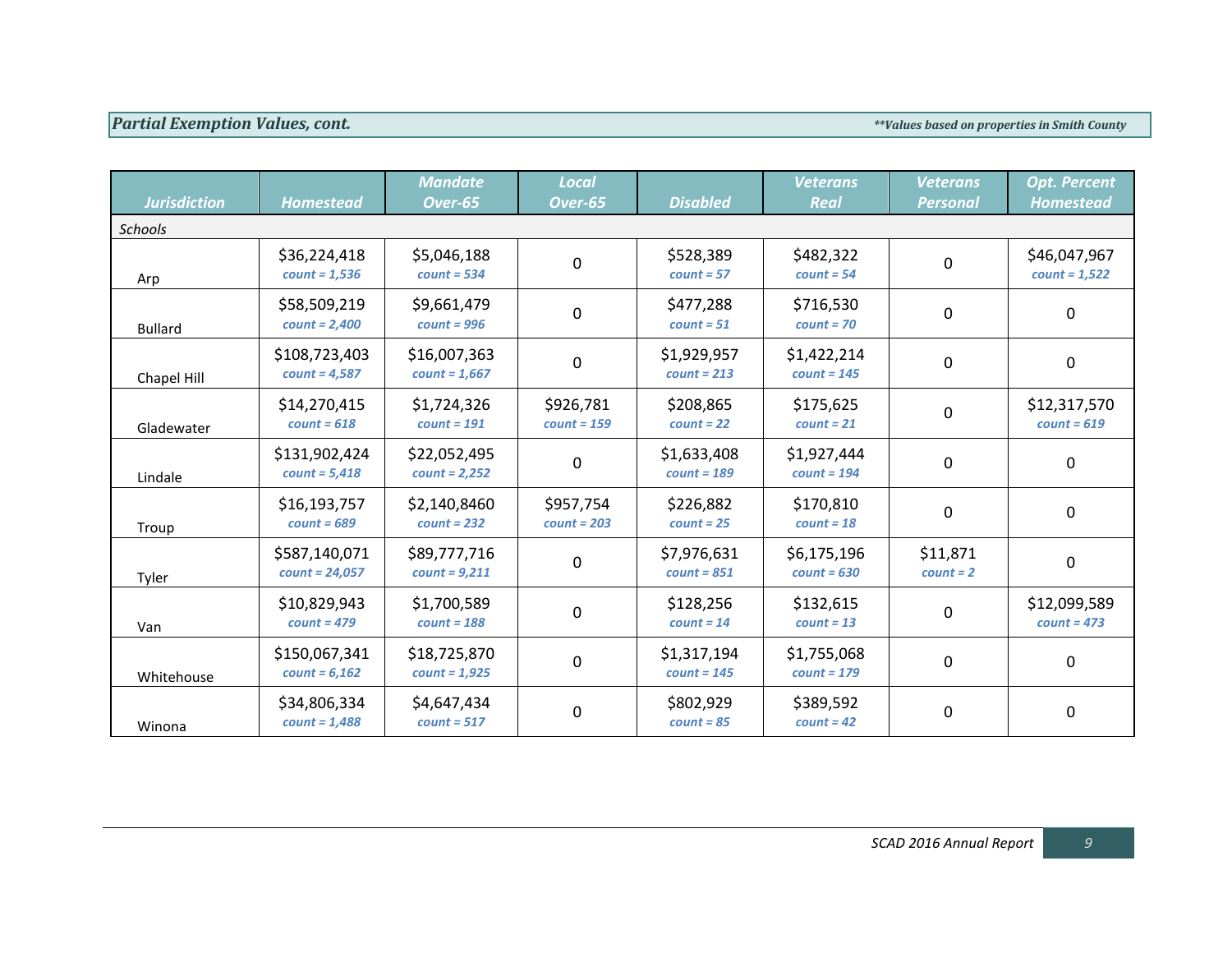# **Partial Exemption Values, cont.**  $\blacksquare$

| <b>Jurisdiction</b>         | <b>Homestead</b> | <b>Mandate</b><br>Over-65 | <b>Local</b><br>Over-65           | <b>Disabled</b>                 | <b>Veterans Real</b>         | <b>Veterans</b><br><b>Personal</b> | <b>Opt. Percent</b><br><b>Homestead</b> |
|-----------------------------|------------------|---------------------------|-----------------------------------|---------------------------------|------------------------------|------------------------------------|-----------------------------------------|
| College Districts           |                  |                           |                                   |                                 |                              |                                    |                                         |
| Kilgore College             | 0                | $\Omega$                  | \$6,332,772<br>$count = 234$      | 0                               | \$211,572<br>$count = 23$    | $\Omega$                           | 0                                       |
| <b>Tyler Junior College</b> | 0                | $\Omega$                  | \$264,915,815<br>$count = 13,526$ | \$13,805,696<br>$count = 1,447$ | \$9,894,449<br>$count = 989$ | \$11,871<br>$count = 2$            | 0                                       |
| <b>Other Districts</b>      |                  |                           |                                   |                                 |                              |                                    |                                         |
| Smith County MUD #1         | 0                | $\Omega$                  | \$460,000<br>$count = 99$         | 0                               | \$95,000<br>$count = 9$      | $\mathbf 0$                        | 0                                       |
| SCESD#1                     | 0                | $\mathbf{0}$              | 0                                 | 0                               | \$1,549,033<br>$count = 159$ | 0                                  | 0                                       |
| SCESD#2                     | 0                | $\Omega$                  | 0                                 | 0                               | \$6,582,911<br>$count = 677$ | \$8,000<br>$count = 1$             | 0                                       |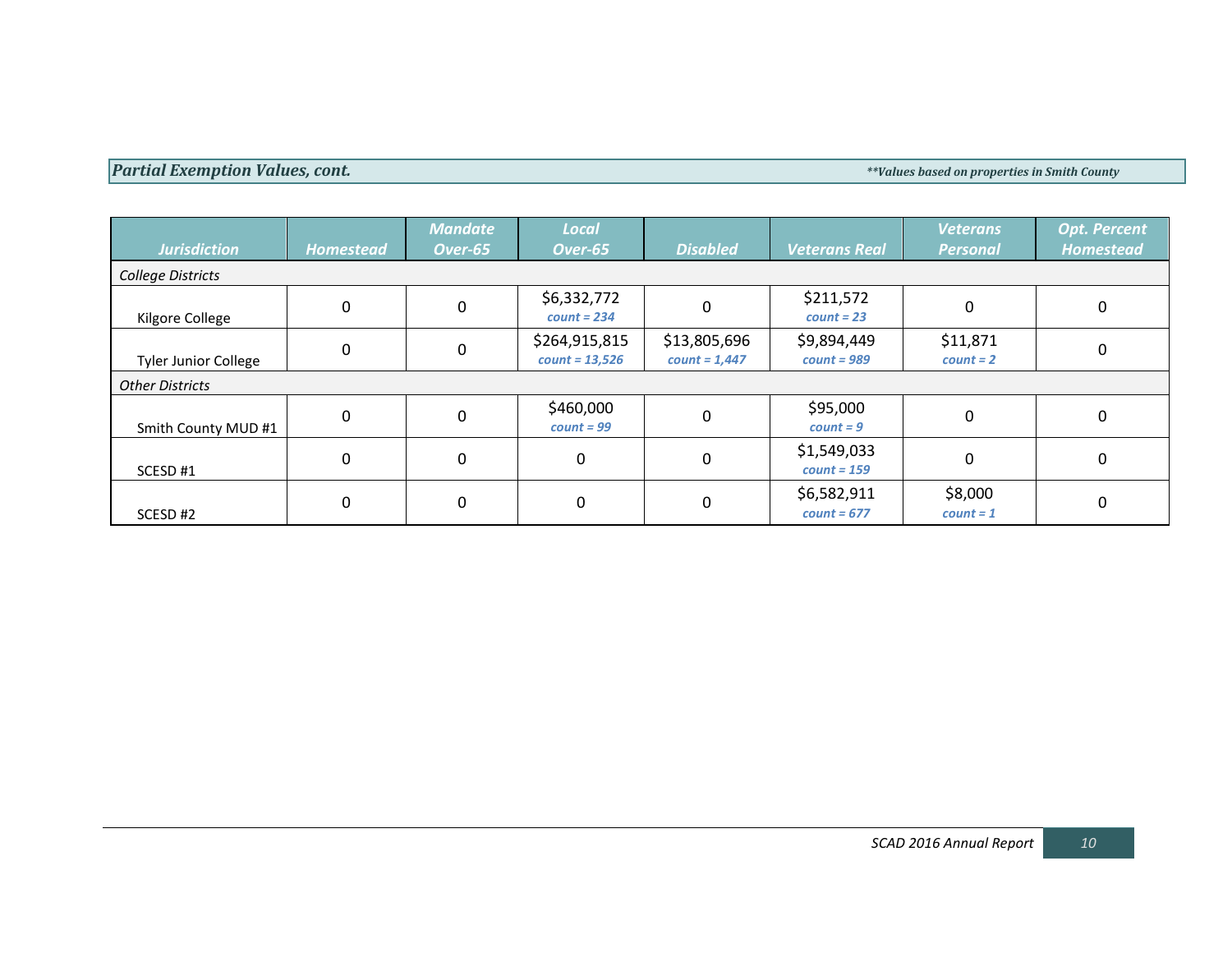# *Appeal Information*

*Following guidelines established by state law, notices of appraised value are typically mailed to property owners if:*

- *The appraised value of the property changes by more than \$1000 from what it was in the preceding year*
- *The appraised value of the property is greater than the value rendered by the property owner*
- *The property was not on the appraisal roll in the preceding year*
- *The property has had an ownership change*

*In 2016, the district prepared and delivered notices of appraised value for approximately:*

 *78,000 real property parcels 12,500 commercial and business personal property parcels 1,200 mineral interests owners*

*From those notices, approximately 7700 parcels were protested.*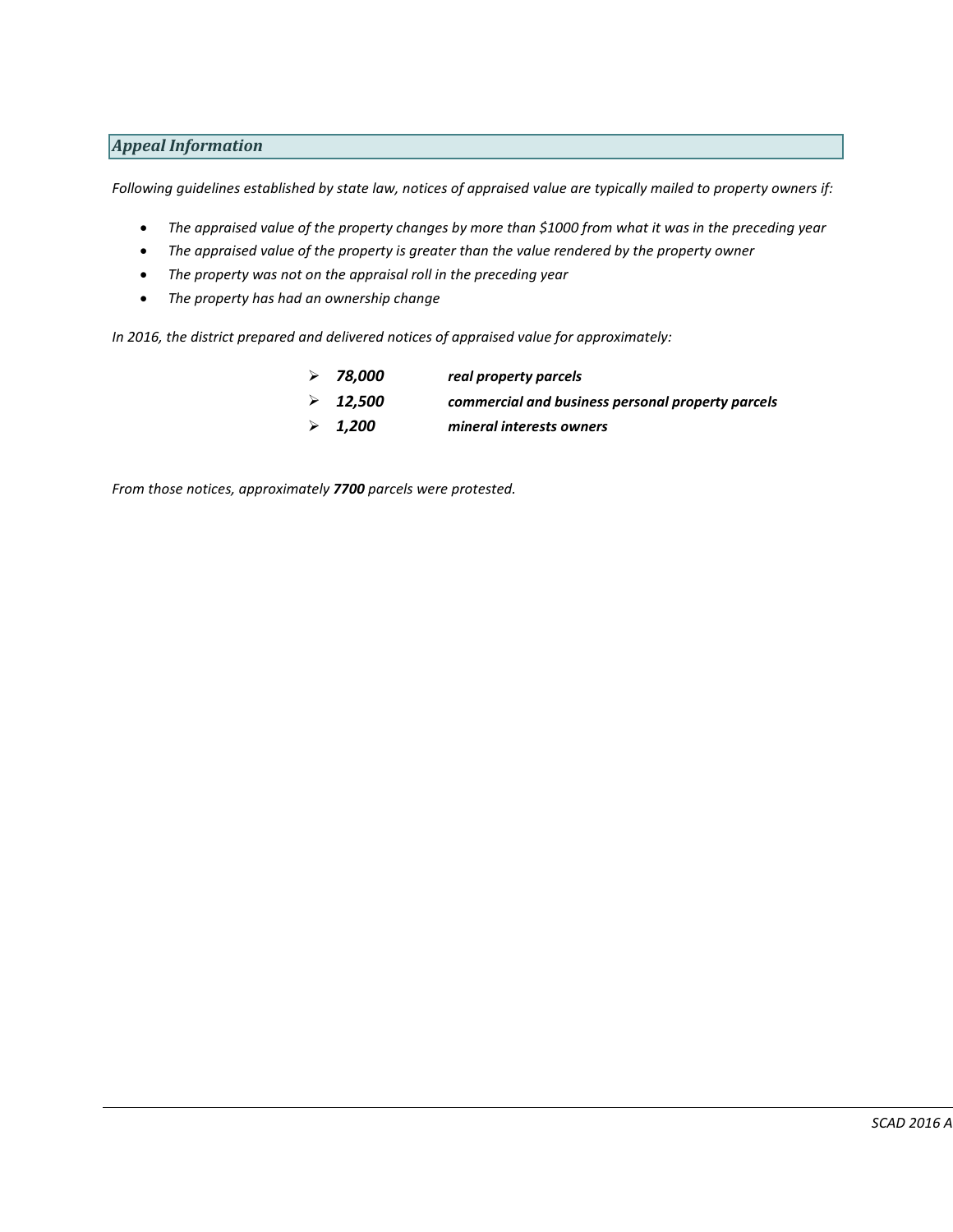*Average Home Values*  $\bullet$  *Average Home Values based on homestead properties in Smith County* 

| <b>Jurisdiction</b>    | 7/15/16   | 7/15/15   | 7/24/14   | 7/20/13   | 7/11/12   | 7/15/11   | 4/27/10   | 5/21/09   | 6/30/08   | 5/30/07   |
|------------------------|-----------|-----------|-----------|-----------|-----------|-----------|-----------|-----------|-----------|-----------|
| County                 |           |           |           |           |           |           |           |           |           |           |
| <b>Smith County</b>    | \$158,188 | \$150,802 | \$144,817 | \$141,103 | \$138,337 | \$137,173 | \$135,712 | \$134,239 | \$131,899 | \$126,713 |
| City                   |           |           |           |           |           |           |           |           |           |           |
| Arp                    | \$76,563  | \$75,138  | \$72,691  | \$67,797  | \$67,381  | \$68,634  | \$67,866  | \$67,725  | \$66,671  | \$63,704  |
| Bullard **             | \$191,594 | \$179,490 | \$170,566 | \$64,164  | \$161,694 | \$160,424 | \$154,732 | \$150,621 | \$143,923 | \$127,821 |
| Lindale                | \$140,105 | \$131,678 | \$124,424 | \$119,627 | \$116,906 | \$115,139 | \$114,511 | \$114,749 | \$114,880 | \$111,674 |
| Overton $**$           | \$83,406  | \$82,634  | \$84,619  | \$81,585  | \$80,024  | \$81,645  | \$79,974  | \$79,916  | \$75,228  | N/A       |
| Troup **               | \$73,605  | \$69,699  | \$67,246  | \$63,553  | \$62,668  | \$62,582  | \$61,601  | \$58,549  | \$56,042  | \$52,388  |
| Tyler                  | \$175,902 | \$168,260 | \$161,724 | \$157,565 | \$154,668 | \$153,424 | \$152,565 | \$151,137 | \$148,172 | \$141,922 |
| Whitehouse             | \$144,945 | \$139,280 | \$133,834 | \$130,955 | \$128,708 | \$128,562 | \$128,087 | \$127,349 | \$126,609 | \$119,137 |
| Winona                 | \$68,800  | \$66,826  | \$65,388  | \$65,327  | \$65,496  | \$64,620  | \$64,698  | \$63,973  | \$62,562  | \$62,893  |
| Schools                |           |           |           |           |           |           |           |           |           |           |
| Arp                    | \$151,431 | \$145,895 | \$140,419 | \$135,764 | \$131,743 | \$131,033 | \$123,847 | \$120,122 | \$118,663 | \$115,290 |
| Bullard **             | \$206,302 | \$195,482 | \$189,441 | \$186,437 | \$182,456 | \$182,039 | \$178,271 | \$175,798 | \$178,850 | \$150,294 |
| Chapel Hill            | \$148,856 | \$142,872 | \$137,666 | \$135,112 | \$132,887 | \$131,443 | \$129,836 | \$128,425 | \$126,811 | \$122,017 |
| Gladewater**           | \$99,296  | \$94,935  | \$91,154  | \$86,465  | \$83,705  | \$83,432  | \$83,728  | \$81,742  | \$77,791  | N/A       |
| Lindale **             | \$157,334 | \$148,482 | \$140,396 | \$135,352 | \$132,415 | \$131,909 | \$131,292 | \$130,381 | \$128,543 | \$124,764 |
| Troup **               | \$91,406  | \$87,803  | \$82,981  | \$78,036  | \$77,426  | \$76,197  | \$74,380  | \$72,266  | \$67,859  | N/A       |
| Tyler                  | \$155,004 | \$148,001 | \$142,333 | \$138,841 | \$136,450 | \$135,205 | \$134,445 | \$133,442 | \$131,048 | \$125,634 |
| Van **                 | \$127,314 | \$119,385 | \$115,847 | \$111,591 | \$109,892 | \$109,902 | \$108,962 | \$107,087 | \$102,293 | N/A       |
| Whitehouse             | \$195,124 | \$186,370 | \$179,208 | \$174,390 | \$170,185 | \$168,760 | \$166,377 | \$163,374 | \$161,092 | \$153,913 |
| Winona                 | \$83,717  | \$80,335  | \$77,362  | \$76,296  | \$75,472  | \$74,111  | \$73,796  | \$73,323  | \$72,004  | \$70,874  |
| College Districts      |           |           |           |           |           |           |           |           |           |           |
| Kilgore College **     | \$99,296  | \$94,935  | \$91,154  | \$86,465  | \$83,705  | \$83,432  | \$83,728  | \$81,742  | \$77,791  | N/A       |
| Tyler Junior           | \$150,928 | \$143,905 | \$138,094 | \$134,602 | \$132,317 | \$131,126 | \$130,432 | \$129,446 | \$127,285 | \$122,519 |
| <b>Other Districts</b> |           |           |           |           |           |           |           |           |           |           |
| Smith County MUD #1    | \$66,213  | \$59,261  | \$59,048  | \$60,525  | \$60,705  | \$60,390  | \$60,629  | \$61,093  | \$57,211  | \$55,083  |
| SCESD #1               | \$142,502 | \$128,379 | \$120,777 | \$116,721 | \$114,180 | \$113,136 | \$112,046 | \$110,674 | \$108,604 | \$104,051 |
| SCESD #2               | \$152,633 | \$139,000 | \$133,847 | \$130,577 | \$127,849 | \$126,412 | \$124,090 | \$122,353 | \$120,260 | \$115,685 |

*SCAD 2016 Annual Report 12*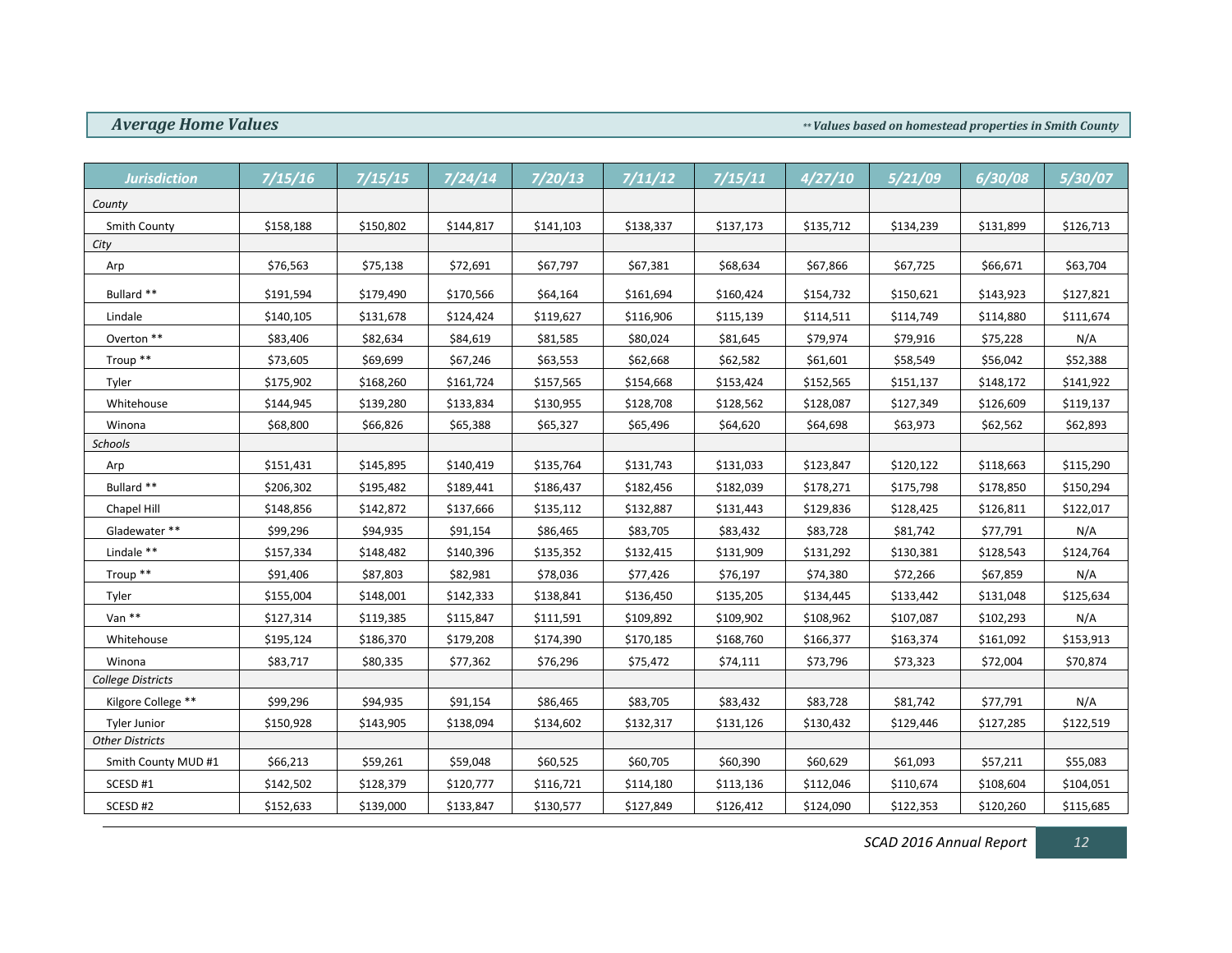| <b>New Construction</b><br><i>**Values based on properties in Smith County</i> |               |               |               |               |               |               |               |               |               |               |
|--------------------------------------------------------------------------------|---------------|---------------|---------------|---------------|---------------|---------------|---------------|---------------|---------------|---------------|
| <b>Jurisdiction</b>                                                            | 2016          | 2015          | 2014          | 2013          | 2012          | 2011          | 2010          | 2009          | 2008          | 2007          |
| County                                                                         |               |               |               |               |               |               |               |               |               |               |
| Smith County                                                                   | \$318,789,935 | \$286,965,155 | \$244,695,604 | \$177,489,456 | \$165,087,334 | \$219,001,171 | \$201,898,766 | \$346,745,847 | \$413,198,710 | \$408,224,830 |
| City                                                                           |               |               |               |               |               |               |               |               |               |               |
| Arp                                                                            | \$164,328     | \$194,830     | \$526,317     | \$231,355     | \$216,840     | \$177,293     | \$67,362      | \$728,415     | \$453,500     | \$664,300     |
| <b>Bullard</b>                                                                 | \$12,451,195  | \$12,075,076  | \$9,718,579   | \$3,369,754   | \$1,590,725   | \$5,760,953   | \$4,428,492   | \$7,068,631   | \$7,931,500   | \$5,420,600   |
| Lindale                                                                        | \$7,738,883   | \$11,769,367  | \$16,687,836  | \$7,329,605   | \$7,305,259   | \$6,492,729   | \$2,203,824   | \$5,429,352   | \$11,714,600  | \$14,751,150  |
| Overton                                                                        | \$0           | \$0           | \$0           | \$0           | \$0           | \$21,156      | \$106,665     | \$510,215     | \$349,900     | N/A           |
| Troup                                                                          | \$392,489     | \$875,478     | \$516,916     | \$441,936     | \$771,241     | \$716,174     | \$518,751     | \$710,753     | \$1,903,520   | \$698,750     |
| Tyler                                                                          | \$158,191,474 | \$138,391,143 | \$118,305,187 | \$83,488,140  | \$81,215,441  | \$99,639,491  | \$101,524,718 | \$225,001,586 | \$192,166,937 | \$186,906,280 |
| Whitehouse                                                                     | \$2,919,934   | \$5,085,899   | \$4,533,171   | \$3,157,952   | \$2,260,225   | \$4,208,824   | \$3,020,927   | \$5,025,685   | \$5,644,510   | \$10,618,700  |
| Winona                                                                         | \$204,594     | \$28,244      | \$462,906     | \$0           | \$367,951     | \$1,147,457   | \$83,912      | \$486,236     | \$90,800      | \$438,600     |
| Schools                                                                        |               |               |               |               |               |               |               |               |               |               |
| Arp                                                                            | \$6,292,922   | \$5,308,882   | \$6,542,168   | \$4,236,337   | \$2,234,220   | \$5,787,157   | \$4,952,140   | \$5,200,922   | \$5,789,410   | \$8,435,600   |
| <b>Bullard</b>                                                                 | \$29,033,407  | \$19,940,786  | \$19,266,762  | \$9,053,680   | \$6,535,447   | \$14,016,872  | \$11,725,706  | \$16,852,248  | \$22,720,200  | \$32,399,200  |
| Chapel Hill                                                                    | \$19,043,117  | \$21,246,547  | \$12,952,526  | \$11,292,689  | \$10,912,931  | \$20,841,402  | \$38,076,231  | \$18,369,601  | \$33,435,100  | \$54,934,450  |
| Gladewater                                                                     | \$2,519,493   | \$1,560,023   | \$2,173,624   | \$2,236,934   | \$1,151,778   | \$1,879,930   | \$1,323,789   | \$1,163,375   | \$1,828,750   | N/A           |
| Lindale                                                                        | \$29,870,095  | \$32,757,589  | \$36,530,204  | \$24,672,013  | \$19,299,293  | \$19,753,901  | \$15,295,735  | \$18,012,157  | \$38,122,500  | \$39,618,450  |
| Troup                                                                          | \$1,944,621   | \$1,924,075   | \$1,923,454   | \$1,643,734   | \$1,192,394   | \$1,838,945   | \$1,059,602   | \$1,640,291   | \$4,611,520   | N/A           |
| Tyler                                                                          | \$157,309,665 | \$126,025,810 | \$132,674,078 | \$88,490,083  | \$93,543,524  | \$114,423,403 | \$101,545,321 | \$230,200,690 | \$210,777,990 | \$192,897,930 |
| Van                                                                            | \$3,508,334   | \$2,464,839   | \$2,100,821   | \$264,645     | \$1,184,402   | \$1,790,571   | \$538,334     | \$1,889,876   | \$2,967,006   | N/A           |
| Whitehouse                                                                     | \$64,432,839  | \$66,716,619  | \$25,221,064  | \$32,478,616  | \$25,199,563  | \$34,261,894  | \$25,856,945  | \$37,447,468  | \$74,105,850  | \$71,019,340  |
| Winona                                                                         | \$4,835,442   | \$2,769,368   | \$5,310,903   | \$3,119,725   | \$3,833,782   | \$4,407,096   | \$1,524,963   | \$5,668,571   | \$5,301,600   | \$8,793,300   |
| College Districts                                                              |               |               |               |               |               |               |               |               |               |               |
| Kilgore College                                                                | \$2,519,493   | \$1,560,023   | \$2,713,624   | \$2,236,934   | \$1,151,778   | \$1,879,930   | \$1,323,789   | \$1,468,621   | \$2,346,080   | N/A           |
| <b>Tyler Junior College</b>                                                    | \$199,835,603 | \$176,805,321 | \$182,317,367 | \$122,910,963 | \$123,918,737 | \$153,227,461 | \$148,223,050 | \$266,728,842 | \$271,703,730 | \$284,840,560 |
| <b>Other Districts</b>                                                         |               |               |               |               |               |               |               |               |               |               |
| Smith County MUD #1                                                            | \$883,015     | \$1,081,433   | \$462,300     | \$1,114,136   | \$395,149     | \$814,870     | \$486,637     | \$3,408,379   | \$405,700     | \$4,949,000   |
| SCESD #1                                                                       | \$28,105,715  | \$32,083,793  | \$34,947,225  | \$23,956,127  | \$19,325,566  | \$21,101,251  | \$13,742,394  | \$20,336,054  | \$38,860,740  | \$38,895,760  |
| SCESD #2                                                                       | \$126,176,908 | \$105,575,087 | \$83,861,191  | \$64,895,986  | \$60,965,029  | \$92,536,794  | \$81,371,297  | \$91,049,139  | \$159,449,210 | N/A           |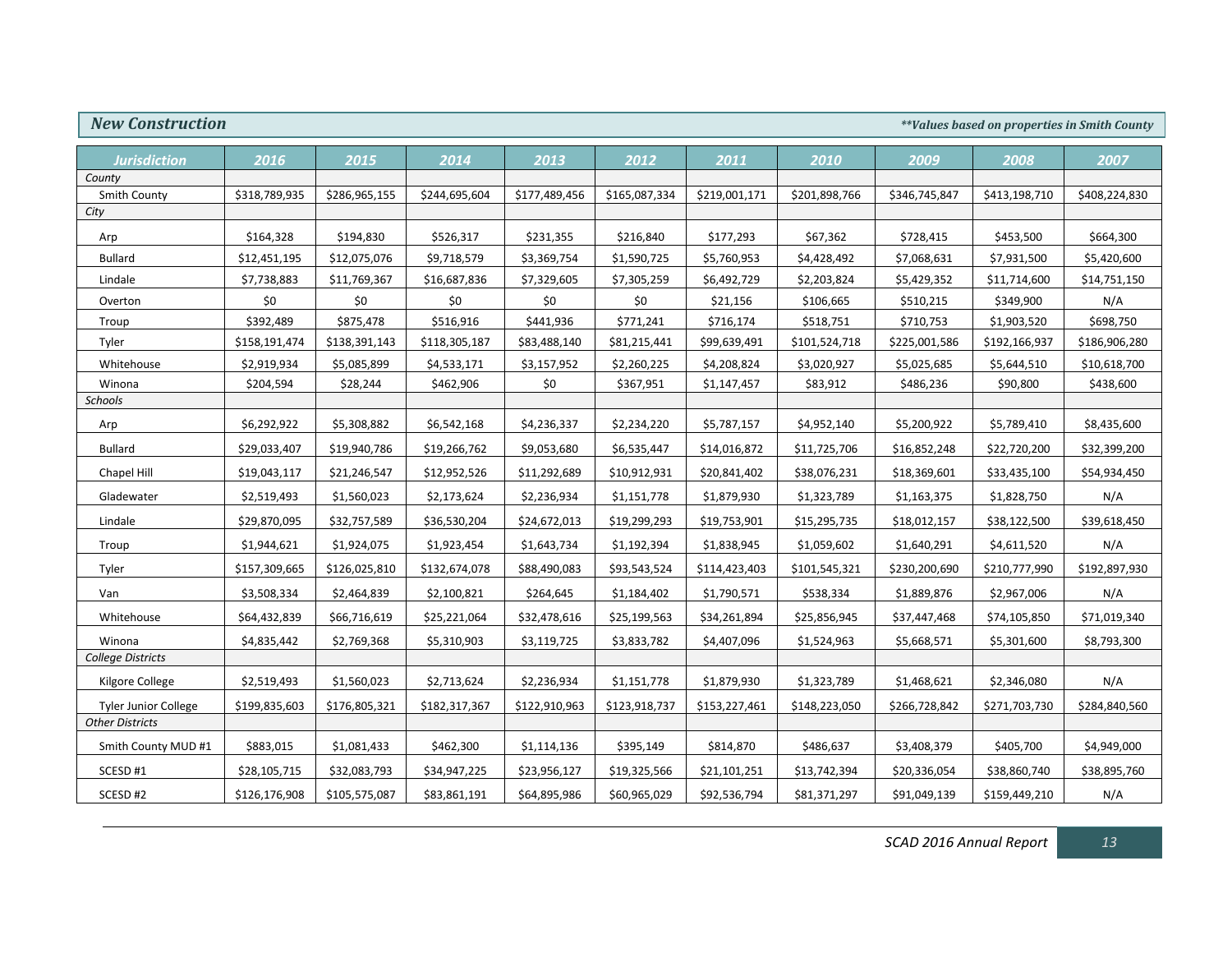*Taxable Value \*\*Values based on properties in Smith County*

*The Chief Appraiser certified taxable values to each taxing jurisdiction on July 15, 2016 summarized as follows:*

| <b>Jurisdiction</b>                         | <b>Taxable Value</b> |
|---------------------------------------------|----------------------|
| County                                      |                      |
| <b>Smith County</b>                         | \$15,737,795,619     |
| City                                        |                      |
| Arp                                         | \$34,990,815         |
| <b>Bullard</b>                              | \$202,115,036        |
| Lindale                                     | \$508,750,738        |
| Overton                                     | \$6,384,263          |
| Troup                                       | \$69,596,421         |
| Tyler                                       | \$7,807,290,136      |
| Whitehouse                                  | \$409,773,653        |
| Winona                                      | \$20,144,804         |
| <b>Schools</b>                              |                      |
| Arp                                         | \$335,052,774        |
| <b>Bullard</b>                              | \$678,707,234        |
| Chapel Hill                                 | \$1,172,844,594      |
| Gladewater                                  | \$86,358,308         |
| Lindale                                     | \$1,383,419,674      |
| Troup                                       | \$198,440,739        |
| Tyler                                       | \$8,495,333,331      |
| Van                                         | \$80,963,220         |
| Whitehouse                                  | \$1,969,268,158      |
| Winona                                      | \$428,835,398        |
| College Districts                           |                      |
| Kilgore College                             | \$109,108,012        |
| <b>Tyler Junior College</b>                 | \$11,726,333,180     |
| <b>Other Districts</b>                      |                      |
| Smith County MUD #1                         | \$185,971,607        |
| Smith County Emergency Services District #1 | \$1,337,061,067      |
| Smith County Emergency Services District #2 | \$5,876,153,929      |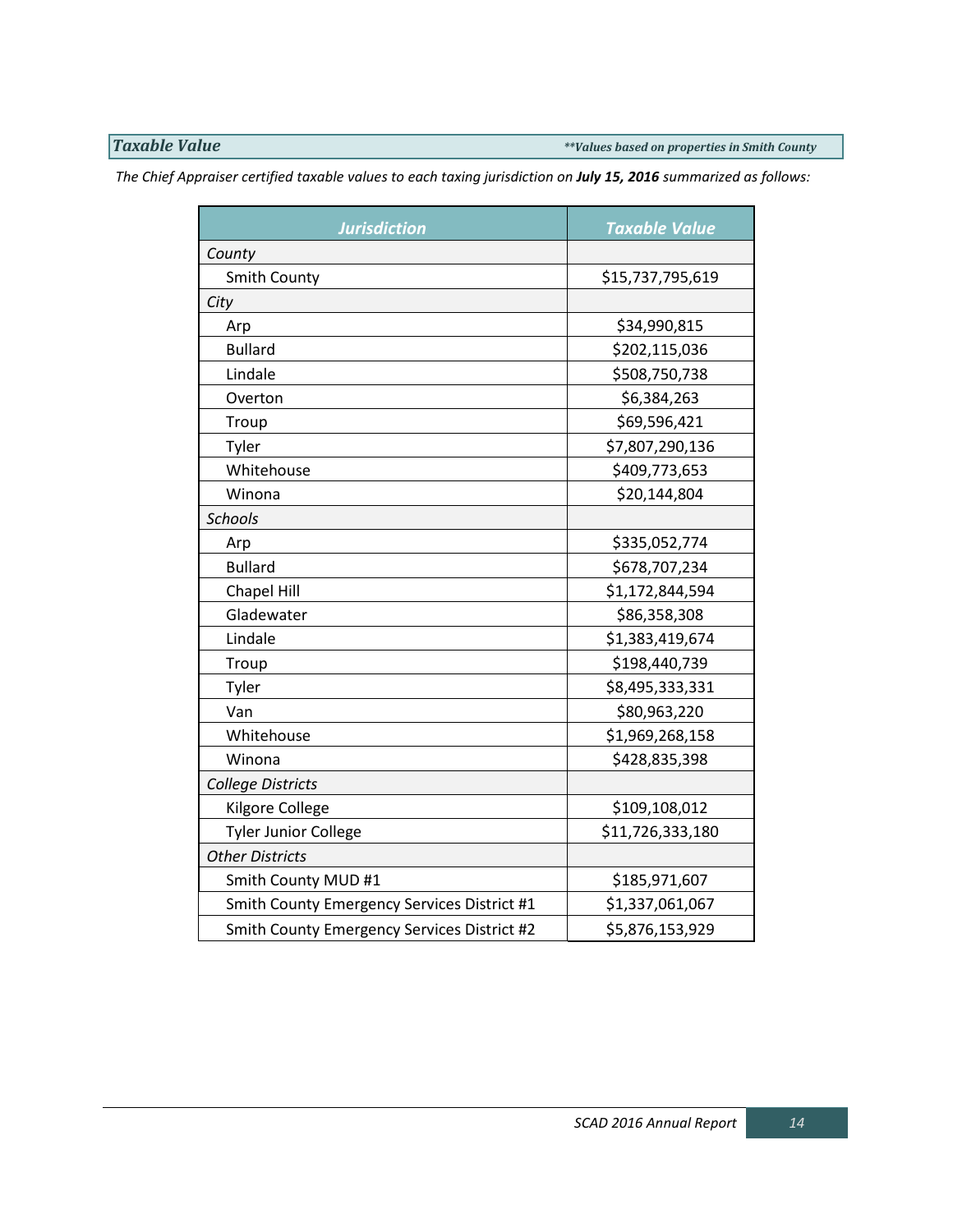# *Tax Rates*

*Using the taxable values as certified by the Chief Appraiser and following the requirements of the Truth in Taxation Laws, the taxing jurisdictions adopted the following tax rates for 2016:*

| <b>Jurisdiction</b>                         | <b>Tax Rates</b> |
|---------------------------------------------|------------------|
| County                                      |                  |
| <b>Smith County</b>                         | 0.330000         |
| City                                        |                  |
| Arp                                         | 0.669147         |
| <b>Bullard</b>                              | 0.563264         |
| Lindale                                     | 0.472218         |
| Overton                                     | 0.648000         |
| Troup                                       | 0.909881         |
| Tyler                                       | 0.230000         |
| Whitehouse                                  | 0.650000         |
| Winona                                      | 0.362780         |
| <b>Schools</b>                              |                  |
| Arp                                         | 1.460000         |
| <b>Bullard</b>                              | 1.670000         |
| <b>Chapel Hill</b>                          | 1.240000         |
| Gladewater                                  | 1.565000         |
| Lindale                                     | 1.400000         |
| Troup                                       | 1.170000         |
| Tyler                                       | 1.375000         |
| Van                                         | 1.561400         |
| Whitehouse                                  | 1.193000         |
| Winona                                      | 1.485140         |
| College Districts                           |                  |
| Kilgore College                             | 0.175000         |
| <b>Tyler Junior College</b>                 | 0.199926         |
| <b>Other Districts</b>                      |                  |
| Smith County MUD #1                         | 0.241960         |
| Smith County Emergency Services District #1 | 0.067664         |
| Smith County Emergency Services District #2 | 0.084648         |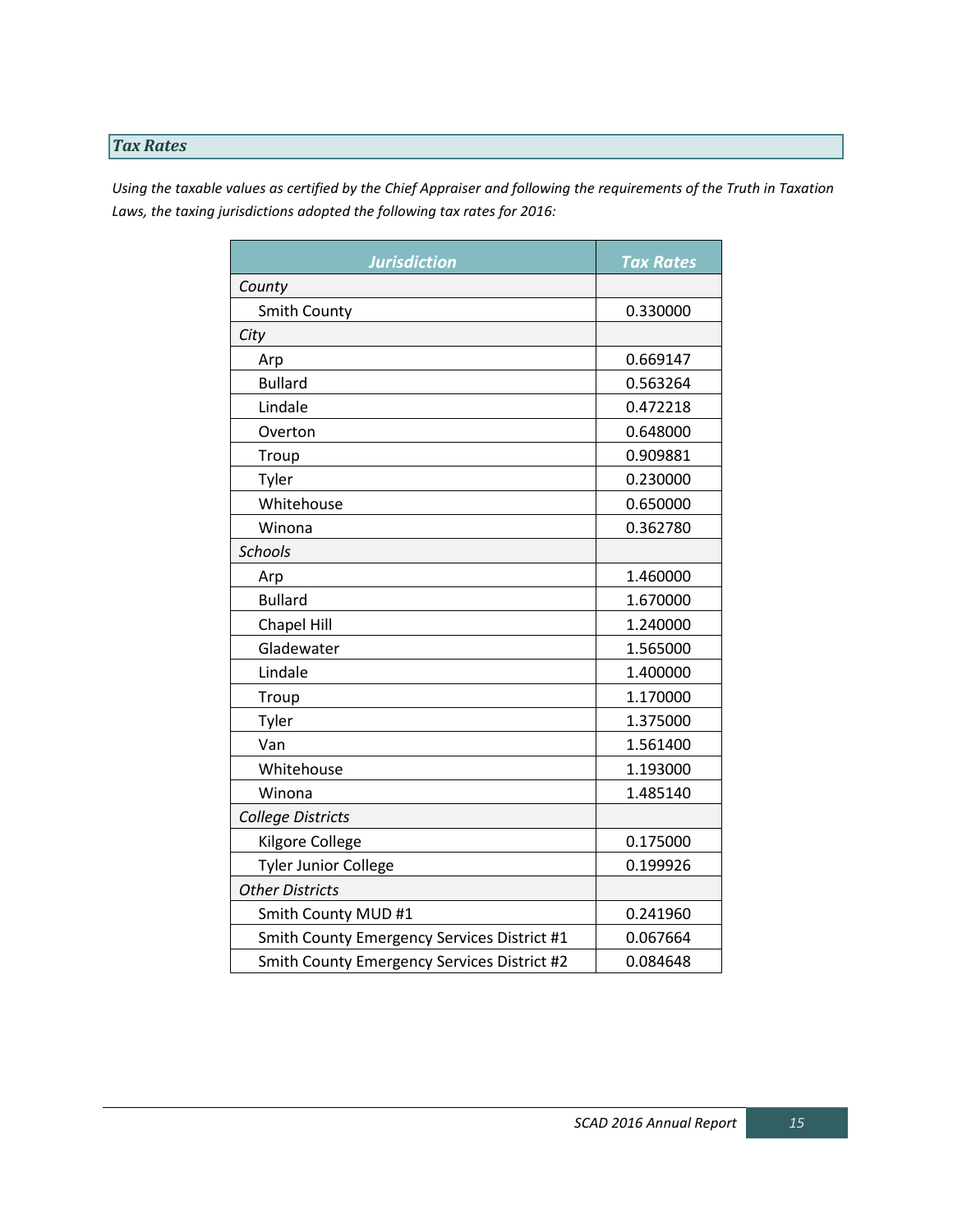### *Achievements – Appraisal District*

*Smith County Appraisal District received 100% compliance from the Methods and Assistance Program (MAP) review for 2016. This extensive review is conducted by the Texas Comptroller biannually.* 

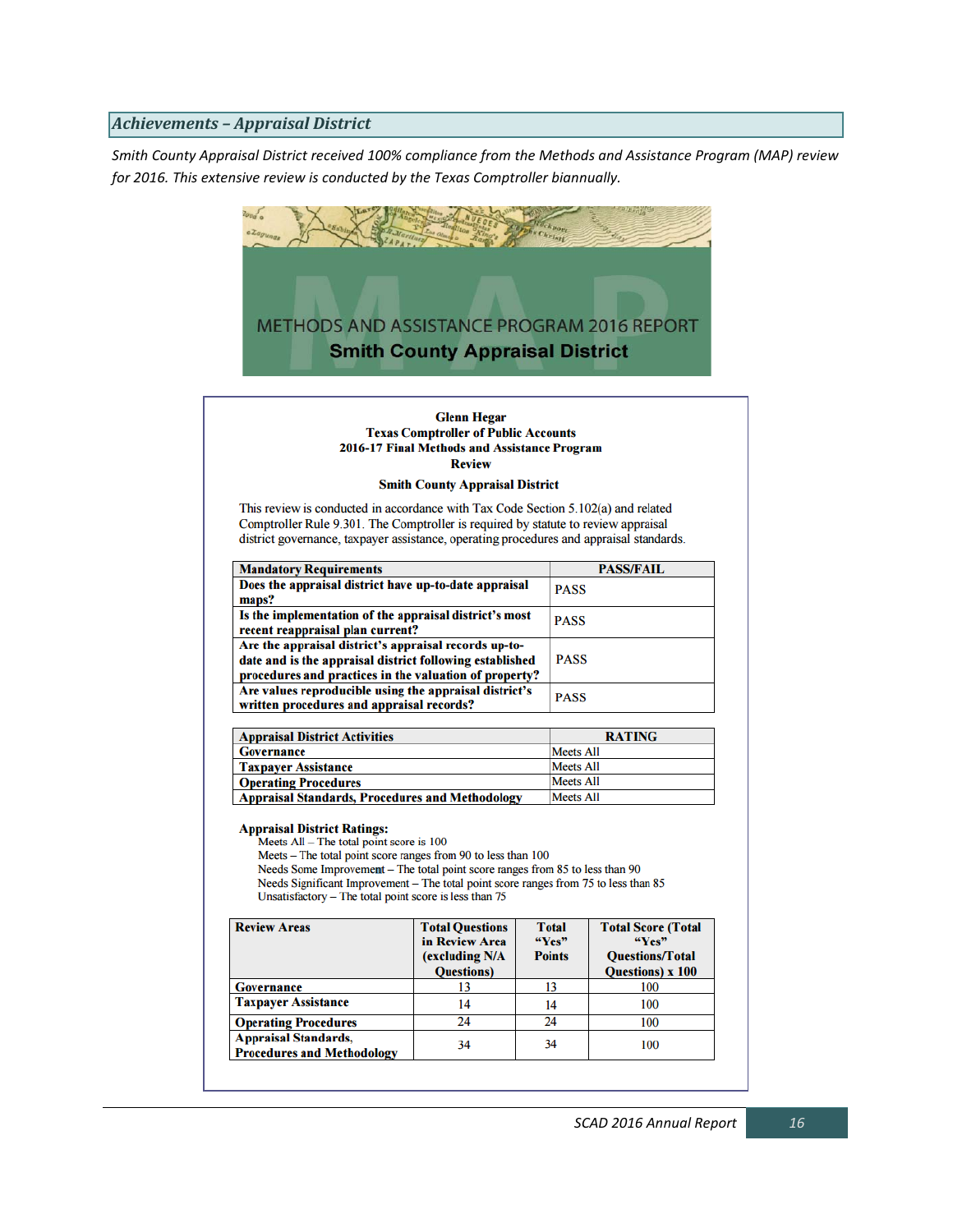### *Achievements – Appraisal District, cont.*



INTERNATIONAL ASSOCIATION of ASSESSING OFFICERS 314 W 10<sup>th</sup> Street Kansas City, MO 64105-1616 . USA P: 816-701-8100 · P: 800-616-4226 · F: 816-701-8149 · www.iaao.org CAE - AAS - CMS - RES - PPS Professional Designations

9/14/2016

### Smith County Appraisal District of Smith County, Texas Received the Certificate of Excellence in Assessment Administration from the International Association of Assessing Officers

KANSAS CITY, Mo. - The International Association of Assessing Officers (IAAO) is pleased to announce that the Smith County Appraisal District of Smith County, Texas has received the Certificate of Excellence in Assessment Administration.

IAAO's Certificate of Excellence in Assessment Administration recognizes governmental units and individuals involved with assessment that integrate best practices in the workplace. This challenging and rigorous program is a self-conducted evaluation of adherence to specific, accepted assessment administration and appraisal standards as defined in the IAAO publication Assessment Practices: Self-**Evaluation Guide.** 

This certificate was presented during a ceremony at the IAAO 82nd Annual International Conference on Assessment Administration at Tampa Convention Center in Tampa, Florida, on August 31, 2016. IAAO's Certificate of Excellence in Assessment Administration is an important recognition of industry professionals who strive to meet the highest standards in their line of work. It was a great honor for IAAO to present Smith County Appraisal District with this certificate during the annual conference.